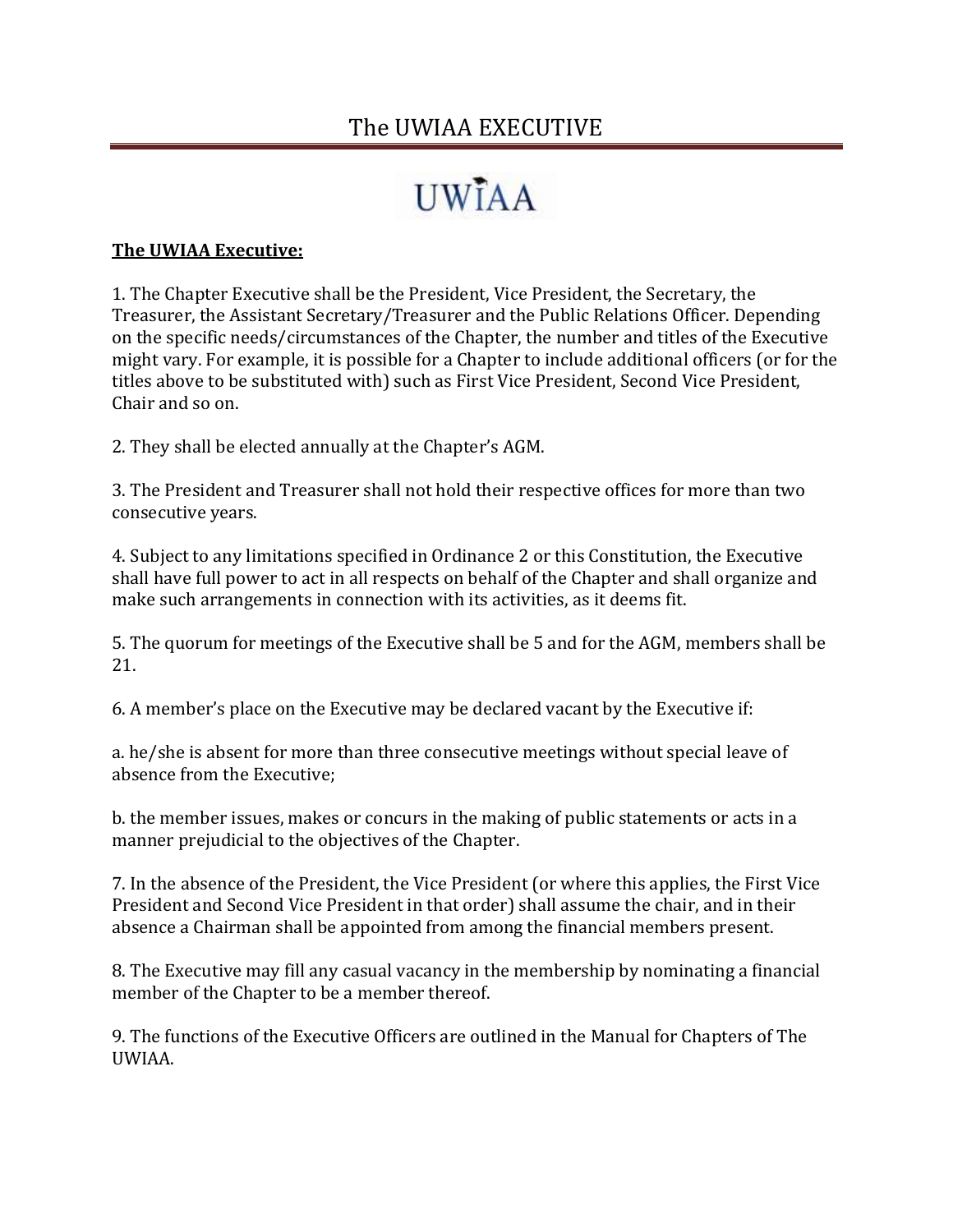### The UWIAA EXECUTIVE

## **UWIAA**

### **Officers of the UWIAA Chapter Executive Committees**

*Organised and strong leadership are important factors in a UWIAA Chapter's success and continuity. While the designations and number of Executive Members may vary depending on the size, goals, culture/customs and location of each Chapter, the following Executive Offices tend to be global:*

| President                       | Vice President                       | Secretary |
|---------------------------------|--------------------------------------|-----------|
| Treasurer                       | <b>Assistant Secretary/Treasurer</b> |           |
| <b>Public Relations Officer</b> | Social Media Facilitator             |           |

#### **Specific Roles**

#### **President**

- 1. Becomes an automatic member of the Vice Chancellor's Presidents Club and attends any functions that the Vice Chancellor requests. Delivers a "welcome" to new students at Matriculation and leads the graduates in the Alumni Pledge at Graduation.
- 2. Chairs the Chapter's executive committee.
- 3. Provides Chapter leadership and acts as the main link between chapters, the IAD, the Campus Alumni Officers, and any other relevant body or organization.
- 4. Ensures that the Chapter Executive work with the IAD and the Campus Alumni Officer to plan a collaborative Calendar of Events and Young, Professional and Established Alumni Programmes.
- 5. Ensures that the IAD receives current Chapter information for the UWI Connect, UWI Nexus and the Alumni Online web community in order to keep members up to date with current and relevant information.
- 6. Represents the Chapter at meetings, on committees, and so on. Appoints a representative to act in his/her absence.
- 7. Familiarizes himself/herself with the Ordinances, Statutes, Byelaws, etc. of the University, Chapter and Association.
- 8. Upon election, sends a brief biography to the IAD (including tertiary education, professional and service club membership)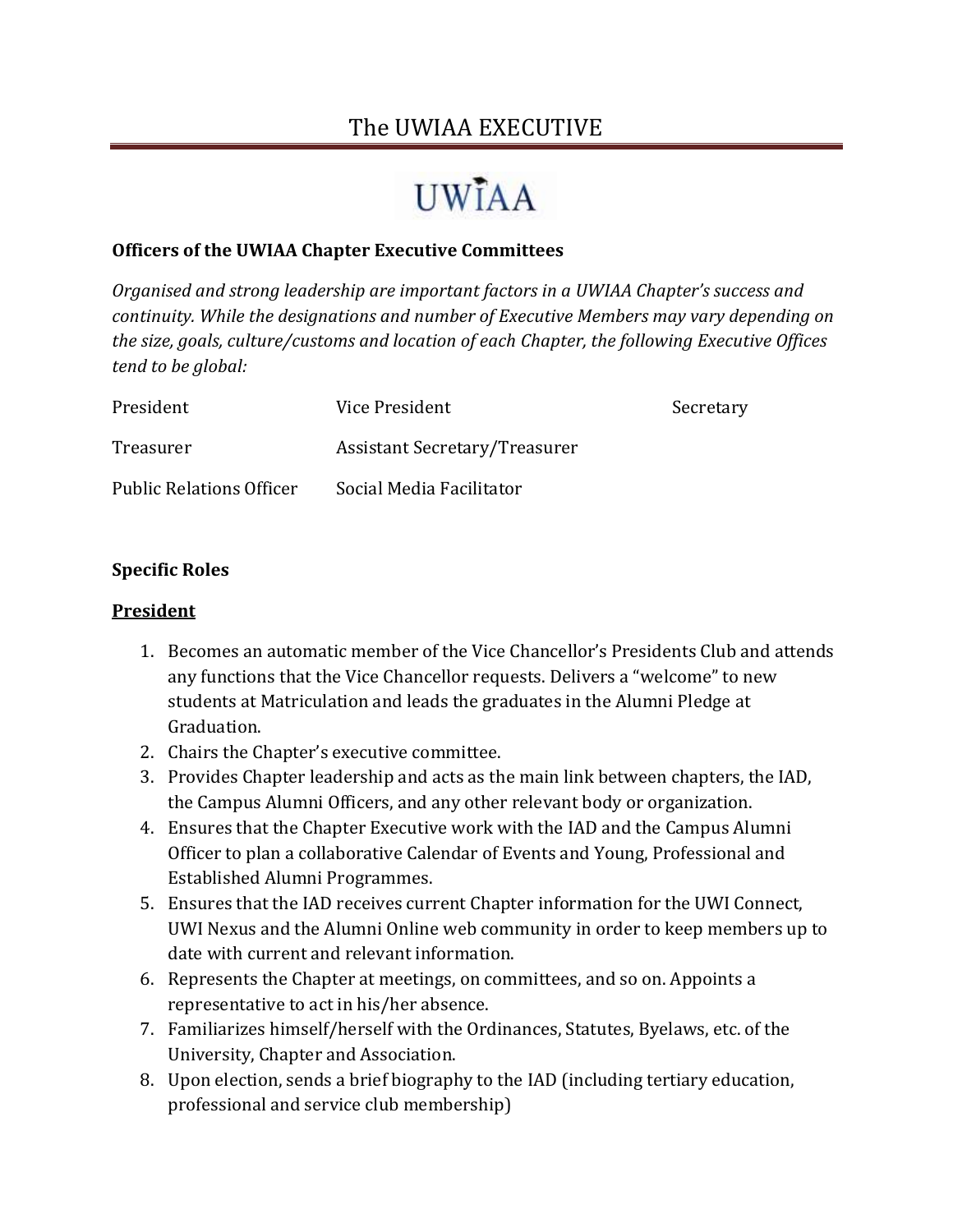### The UWIAA EXECUTIVE

- 9. Files the Chapter's Annual Report (which includes chapter activates, programmes/projects and financial reports) with the IAD by the end of the third week in January, ahead of the annual Central Executive Committee (CEC) meeting, which is held in April, to ensure that the reports can be circulated to all the alumni presidents and that persons wishing to run for Alumnus representative or Council representative can submit brief bio-data that can be circulated to presidents ahead of the election.
- 10. Attends the annual CEC Meeting and reports back to his/her members.
- 11. Convenes the chapter's Annual General Meeting (and advises the IAD of the new Executive Committee within forty eight hours via e-mail).
- 12. Executes events in association with the Campus to promote Young, Professional and Established alumni engagement, including a Pelican Awards event.
- 13. Ensures Pelican Perks benefits are available in his /her territory.
- 14. Actively seeks donations/contributions to the U.W.I. along with the campus
- 15. Involves young alumni, especially through the UWIAA Young Alumni Board and UWI STAT Alumni Ambassadors.
- 16. Ensures succession planning. Identifies and grooms individuals to take over the Presidency and other Executive positions.

Note : It is expected that the President delegate responsibility to other Executive Officers and members in order to accomplish his/her mandate.

#### **Vice President**

- 1. Acts for the President in his/her absence or whenever requested by the President or executive committee.
- 2. Chairs sub-committees as the President or executive committee might delegate.
- 3. Works closely with the President in conducting the affairs of the Chapter.
- 4. Actively seeks donations/contributions to the U.W.I.
- 5. Works with the President to ensure succession planning.
- 6. Identifies and grooms individuals to take over the Presidency, Vice Presidency and other Executive positions.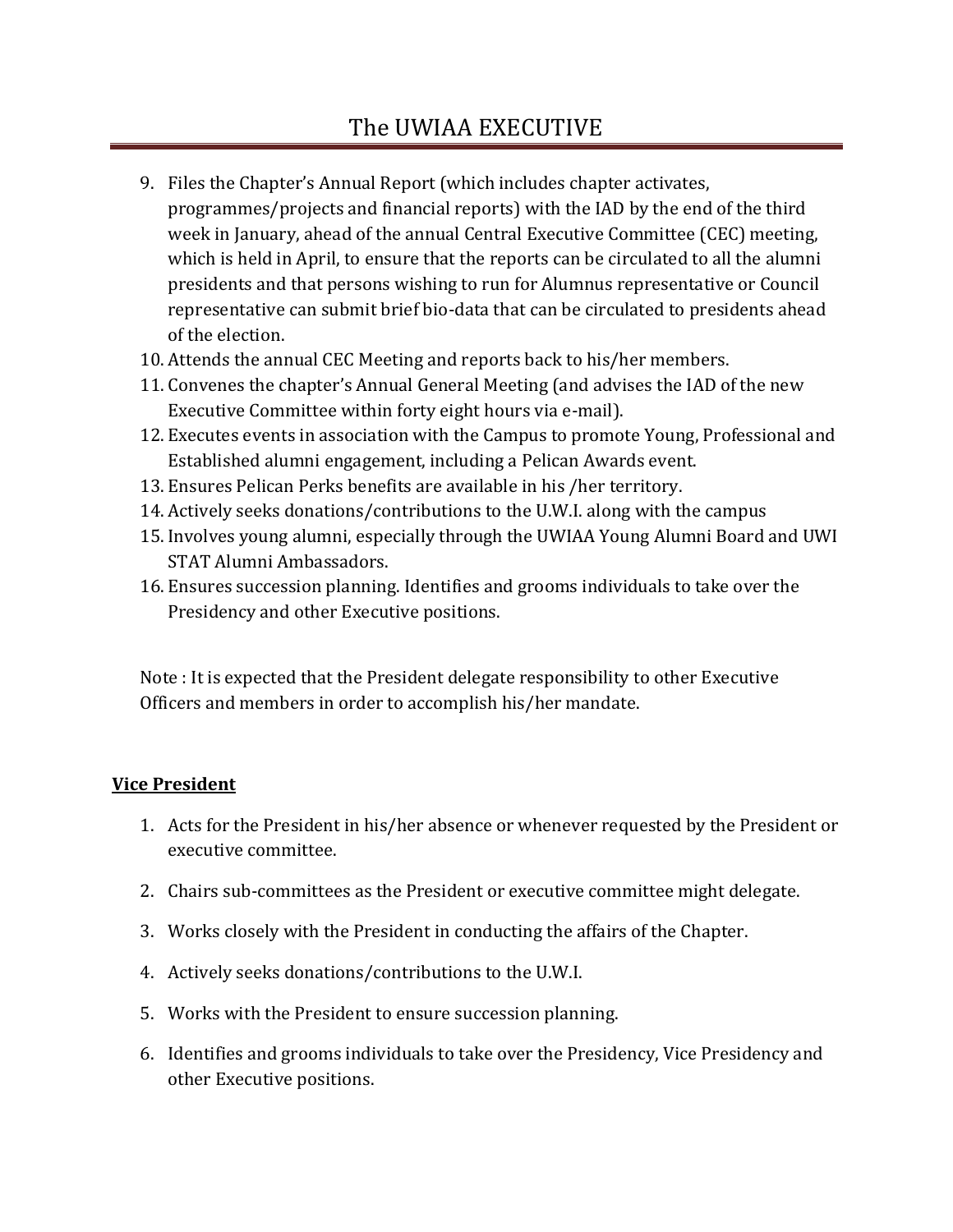### **Secretary**

- 1. Records and maintains Minutes of all UWIAA Chapter and executive committee meetings.
- 2. Maintains the Chapter's data on the Alumni Online database.
- 3. Informs alumni of meetings and upcoming events and programmes.
- 4. Keeps in close touch with Campus Alumni Officers and the IAD on matters, including database updating and chapter events.

### **Treasurer**

- 1. Collects all Chapter funds/receipts (e.g., membership dues, gifts, fund-raising returns, etc.).
- 2. Maintain s bank account (s) in the Chapter's name.
- 3. Pays Chapters bills/debts as approved by its executive committee.
- 4. Maintains an accurate/up-to-date record of all financial transactions.
- 5. Prepares financial aspects of Chapter's Annual report for the Association's presentation at the annual Central Executive Committee (CEC) Meeting.
- 6. Actively seeks donations/contributions to the U.W.I.

### **Assistant Secretary / Treasurer**

- 1. Works closely with and assists both the Secretary and Treasurer in their respective roles.
- 2. Carries out their duties in their absence or as the President and executive committee might delegate from time to time.

### **Public Relations Officer**

- 1. Promotes the activities of the Chapter through available media.
- 2. Promotes the IAD programmes such as the Legacy Programme and the Pelican Perks Programme.
- 3. Seeks and receives information which might be important to the Chapter.
- 4. Along with secretary, documents important Chapter events or programmes.